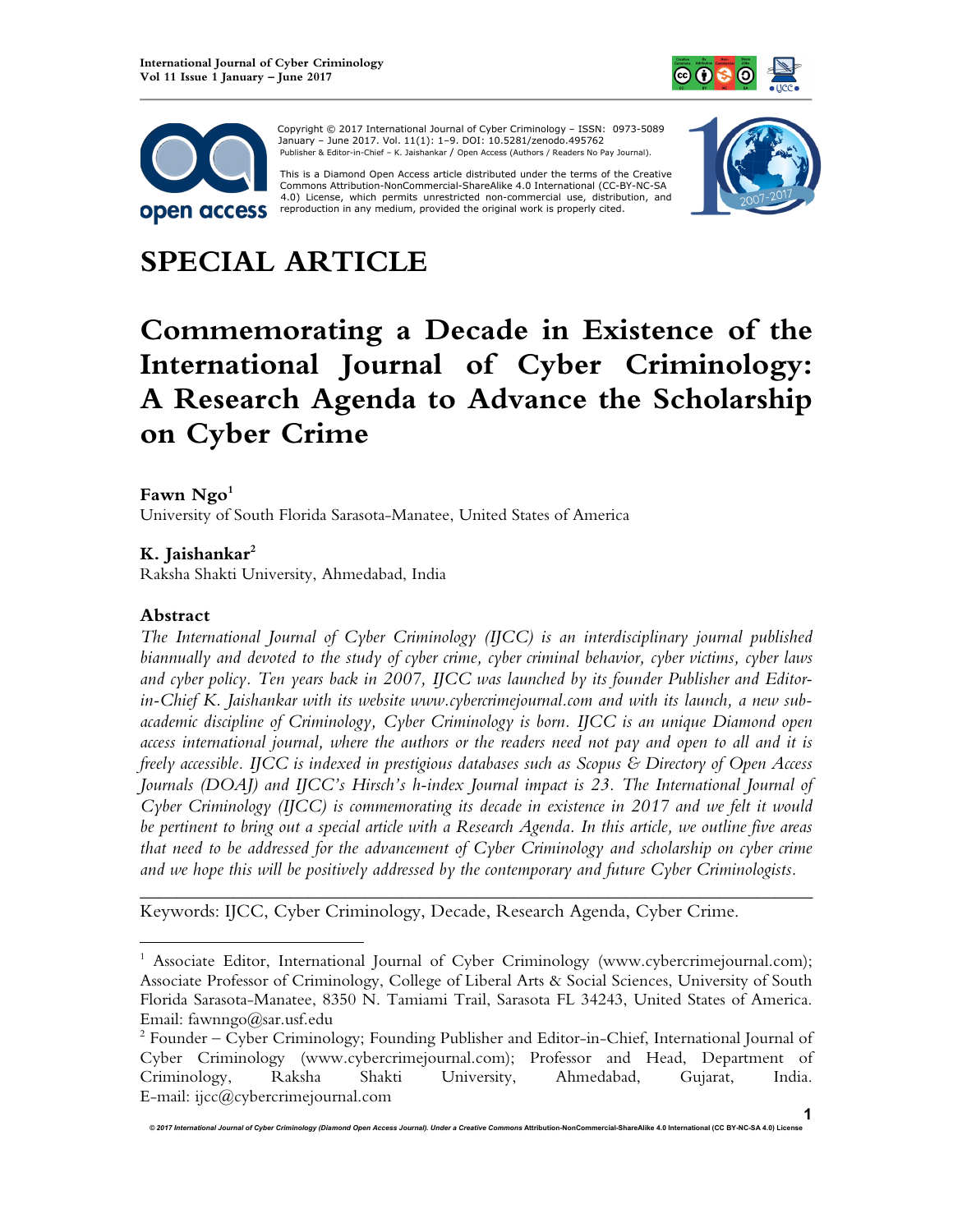*Ngo & Jaishankar – Commemorating a Decade in Existence of the International Journal of Cyber Criminology: A Research Agenda to Advance the Scholarship on Cyber Crime*

#### **Introduction**

In 2013, approximately 40% of the world population had access to the Internet. There is evidence that the rate of adoption of the Internet doubles every 100 days (Department of Commerce, 1998). A recent search of prior literature also reveals over 30 different types of offenses that fall under the umbrella of cyber crime including hacking, malware, identity theft, online fraud, credit card fraud, spamming, web and email spoofing, dating scam, cyber bullying, harassment and stalking, and distributed denial of service attacks. Accordingly, as the number of people worldwide using the Internet to socialize, access information, and conduct business increases, cyber crime presents significant and increasing threats to Internet users, consumers, businesses, financial institutions, and governments all over the world. Additionally, as a global criminal phenomenon, cyber crime presents issues and challenges for law enforcement officials and prosecutors who are tasked with investigating, apprehending, and prosecuting cyber criminals.

The financial consequences of cyber crime are also substantial and dire. According to a report by Symantec Corporation, a security software manufacturer, cyber crime is costing the global market an estimate of \$110 billion each year. Still, another security software manufacturer, McAfee Incorporated, claims that the true annual cost worldwide from cyber crime is much higher, at around \$1 trillion (Hyman, 2013). Although the precise magnitude of the financial cost of cyber crime remains unknown, what is known is that cyber crime is increasing at an increasingly rapid pace (Winmill, Metcalf & Band, 2000).

Interests in cyber crime over the last two decades have culminated in a sizable and growing body of literature. However, there are research gaps in the extant body of knowledge. For instance, there is a lack of reliable and valid statistics on the prevalence, nature, and trends of cyber crime. There is also a dearth of research on the best practices related to combating and preventing cyber crime. In this article, we outline and propose five salient and pertinent areas of inquiry relating to cyber crime for researchers, scholars, and practitioners interested in understanding, combating, and preventing this type of crime. Although our list of suggested topics is by no means represents a comprehensive research agenda, we feel these five areas of inquiry constitute a sufficient basis to advance our knowledge and the scholarship on cyber crime.

#### **Area 1: Defining and Classifying Cybercrime**

Currently, a universally agreed-upon definition of cyber crime does not exist. Further, various terminologies are being used interchangeably with the term *cyber crime,* including *computer crime*, *Internet crime, computer-related crime, online crime, high tech crime, electronic crime, technology crime,* and *information age crime.* To be sure, attempts to define and classify cyber crime have been undertaking by researchers, private businesses, government agencies, and intergovernmental organizations. For instance, the U.S. Department of Justice defines cyber crime as any crime that uses or targets computer networks. The United Kingdom Association of Chief Police Officers classifies cyber crime as any crime facilitated or committed using networked computers, telecommunications, or Internet technology. The Council of Europe's Convention on Cybercrime delineates cyber crime as offenses ranging from criminal activity against data to content to copyright infringement. Arguably, the most widely adopted definition of cyber crime is: any crime committed using computers, computer networks, or hardware devices (Gordon & Ford, 2006). Also,

*© 2017 International Journal of Cyber Criminology (Diamond Open Access Journal). Under a Creative Commons* **Attribution-NonCommercial-ShareAlike 4.0 International (CC BY-NC-SA 4.0) License**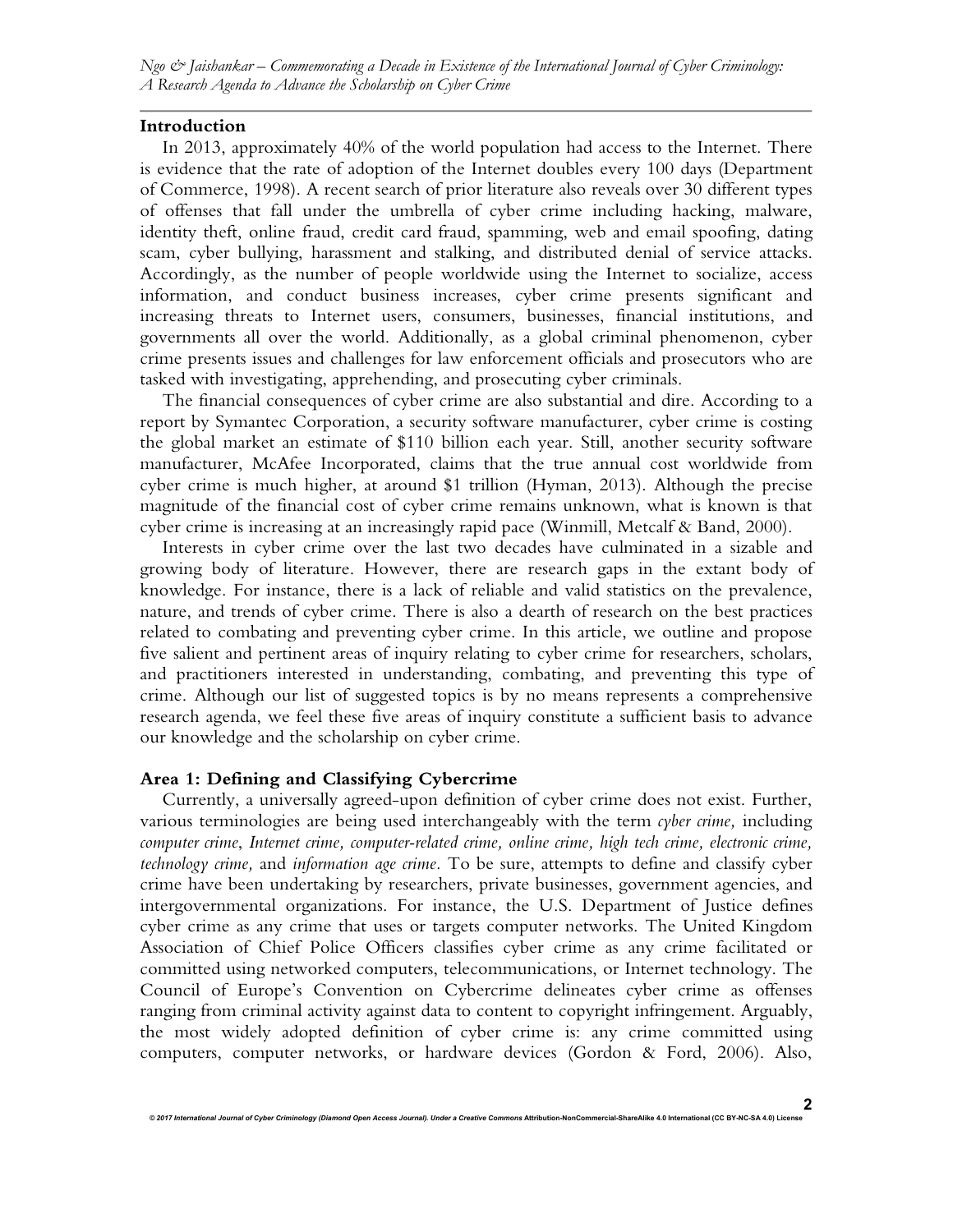

Halder and Jaishankar (2011) have provided a definition of cyber crime from a holistic perspective:

Offences that are committed against individuals or groups of individuals with a criminal motive to intentionally harm the reputation of the victim or cause physical or mental harm, or loss, to the victim directly or indirectly, using modern telecommunication networks such as Internet (networks including but not limited to Chat rooms, emails, notice boards and groups) and mobile phones (Bluetooth/SMS/MMS).

Several taxonomies have also been proposed to classify the varied types of cyber crime. Wall (2001, pp. 3-7) has divided cyber crime into four categories:

1. Cyber-trespass – crossing boundaries into other people's property and/or causing damage, e.g. hacking, defacement, viruses. 2. Cyber-deceptions and thefts – stealing (money, property), such as credit card fraud or intellectual property violations (a.k.a. piracy). 3. Cyber-pornography. 4. Cyber-violence – doing psychological harm to, or inciting physical harm against others, thereby breaching laws pertaining to the protection of the person, such as hate speech or stalking.

Further, Wall (2005, revised in 2010, p. 82) presented cyber crime from four angles:

1. Crime against machines especially integrity related crimes encourage opportunities like harmful trespass. 2. Crimes using machines like computer related crimes may encourage crimes such as acquisition of domain or profile like theft or deception. 3. Crimes in the machine, such as content related crimes may encourage obscenity which may further form traditional crimes like trading sexual materials; hybrid crimes like online sex trade, Cam-girl sites and also true cyber crimes like cyber sex and cyber pimping and 4. Crimes in the machine, especially content related crimes may also encourage violence which may further motivate traditional crimes like stalking and personal harassment.

Alkaabi and colleagues (2010) proposed a classification model of cyber crime based on the role of the computer, the detailed nature of the crime, and the context surrounding the crime. The proposed model includes two types of classification, Type I and Type II offenses. Type I offenses encompass illicit activities where the computer, computer network, or electronic device is the *target* of the criminal activity and Type II offenses include illicit activities where the computer, computer network, or electronic device is the *tool* for the crime. The authors further categorized Type I offenses into four sub-groups: 1) unauthorized access offenses such as hacking; 2) malicious code offenses such as computer viruses or worms; 3) interruption of services offenses such as distributed denial of service attacks; and 4) theft or misuse of services offenses such as identity theft. Type II offenses consist of three sub-categories: 1) content violation offenses such as possessing child pornography; 2) unauthorized alteration of data or software for personal or organizational gain offenses such as online fraud; and 3) improper use of telecommunications offenses such as cyber stalking.

Defining and classifying the different types of cyber crime is a salient and pertinent area of inquiry for a number of reasons. First, having an agreed-upon definition provides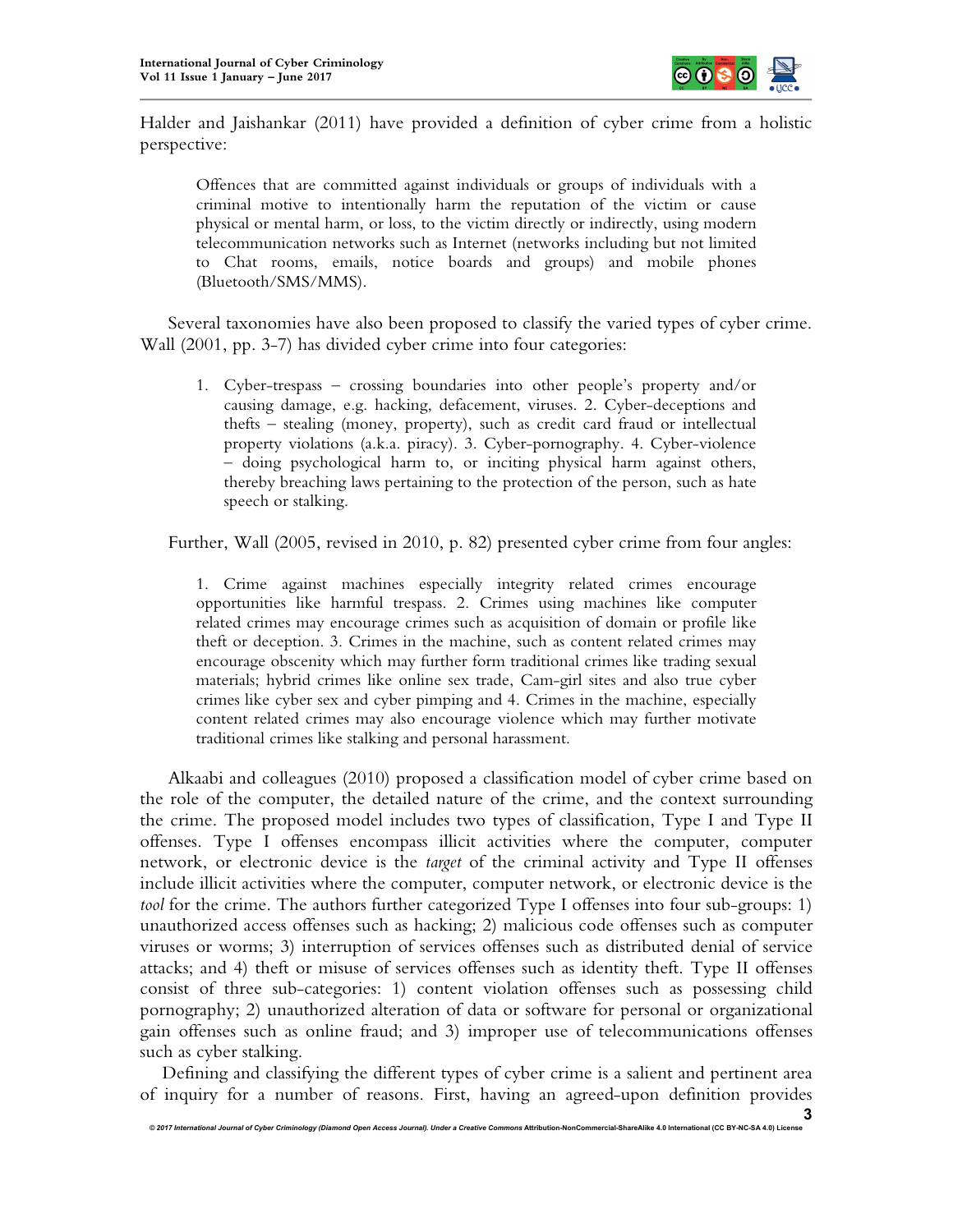scholars, researchers, and practitioners with a common language to facilitate effective collaboration and meaningful discussion. Second, having a clear definition of what cyber crime entails helps researchers and practitioners determine the scope of the problem to be addressed. Third, understanding the different aspects of cyber crime (e.g., differentiating the "technical" versus "people" dimensions of cyber crime) could assist law enforcement and criminal justice agencies investigate, combat, and prevent this type of crime. Finally, defining and differentiating the different types of cyber crime enables researchers and practitioners to predict the direction of future cyber crime as well as formulate novel and timely solutions.

### **Area 2: Assessing the Prevalence, Nature, and Trends of Cybercrime**

Currently, there is a lack of reliable and valid statistics on the prevalence, nature, trends, and impact - particularly financial impact - of cyber crime. Obtaining reliable and valid statistics on cyber crime is a salient and pertinent area of inquiry because such data are germane for enhancing local and national responses to cyber crime, educating the public about this type of crime, implementing effective prevention strategies, providing intelligence and risk assessment, facilitating crime reporting, and identifying areas for research. It is noteworthy that law enforcement agencies and private industries do collect data on cyber crime but official data such as police data are often under-reported or under-recorded for a variety of reasons such as victims not realizing that they have been victimized or victims assuming that police responses will be ineffective (Halder & Jaishankar, 2016; Jaishankar, 2015). Under-reporting could also stem from a fear of negative publicity or a lack of incentive (Halder & Jaishankar, 2015; Jaishankar & Halder, Forthcoming). Likewise, data provided by private industries should be viewed with caution particularly when these companies have a vested interest in promoting their products or services. Accordingly, attaining reliable and valid statistics on cyber crime warrants the collection of both official and self-report data as well as the implementation of appropriate research designs and methodologies.

# **Area 3: Advancing the Field of Cyber Criminology**

Cyber Criminology is a sub-academic discipline of Criminology founded by K. Jaishankar in 2007 and he academically coined the term "cyber criminology" and launched the first ever journal dedicated to the advancement of the field of Cyber Criminology and scholarship on cyber crime, i.e., International Journal of Cyber Criminology (www.cybercrimejournal.com). Cyber Criminology denotes "the study of causation of crimes that occur in the cyberspace and its impact in the physical space" (Jaishankar, 2007, p.1). As an academic discipline, cyber criminology encompasses multidisciplinary field of inquiry including criminology, sociology, victimology, and computer sciences. At its core, cyber criminology involves the examination of criminal behavior and victimization in cyber space from a criminological or behavioral theoretical perspective (Jaishankar, 2010, 2011). Stalans and Finn (2016, pp. 502-503) mentions: "The field is young, but has begun to amass scholarship on many forms of cyber crime, including book collections featuring research throughout the globe (e.g., Jaishankar, 2011; Kshetri, 2013; Wall, 2007) and *six* (*emphasis ours*) reviews on the current state of knowledge" (Choi, 2015; Diamond & Bachmann, 2015; Holt & Bossler, 2014; Nhan & Bachmann, 2010; Stalans & Finn, 2016; França, Forthcoming, 2018).

*© 2017 International Journal of Cyber Criminology (Diamond Open Access Journal). Under a Creative Commons* **Attribution-NonCommercial-ShareAlike 4.0 International (CC BY-NC-SA 4.0) License**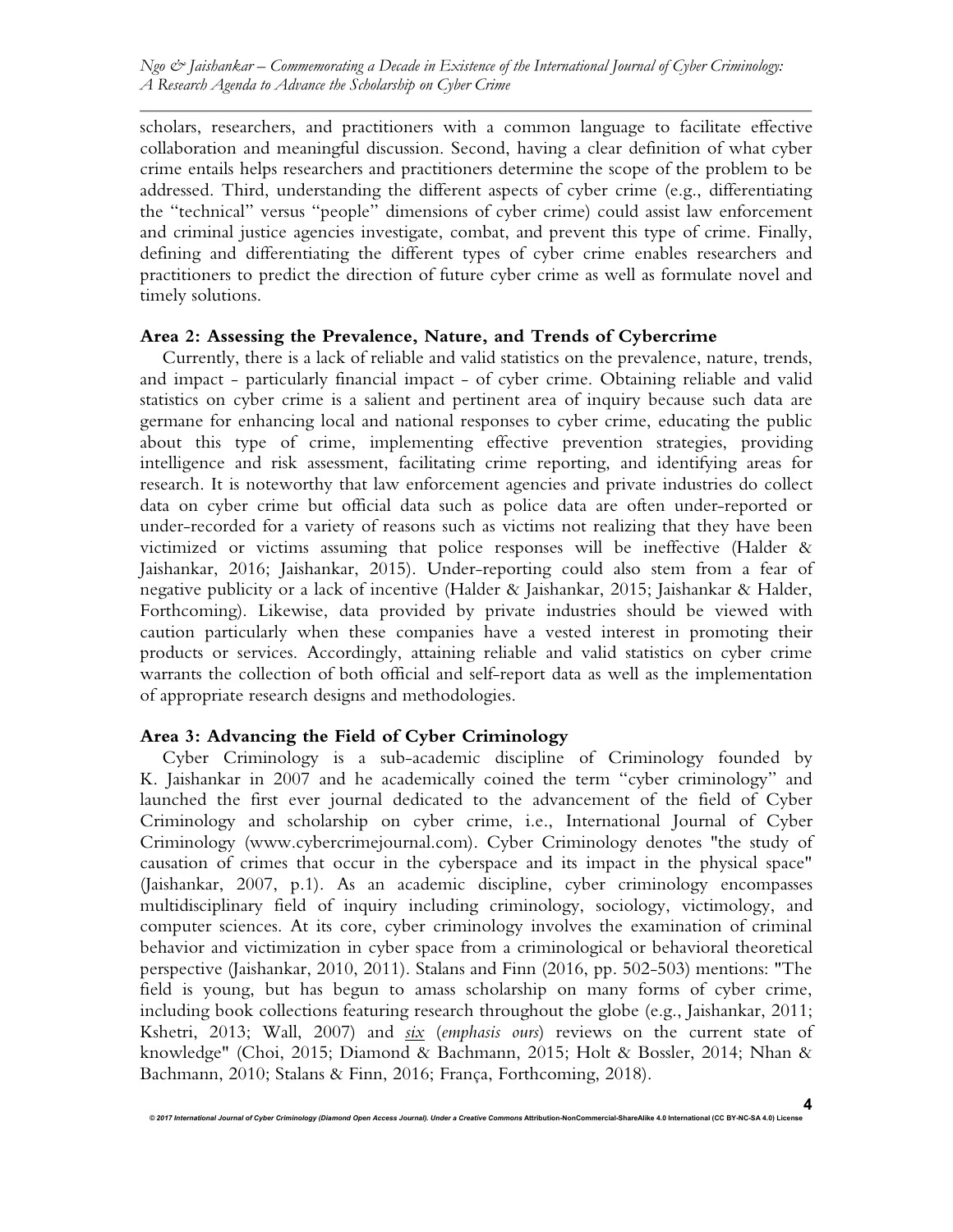

Though, Nhan and Bachmann (2010), feels that "Cyber criminology is slowly emerging from a niche area that is often marginalized by mainstream criminology to one of high importance" (p. 175) it is still neglected and marginalized by mainstream criminology (Diamond & Bachmann, 2015). This fact is unfortunate given the current number of Internet users worldwide and the real and serious threats that cyber crime poses for these individuals. Advancing the field of cyber criminology is a salient and pertinent area of inquiry (Jaishankar, 2010) because unlike traditional crime or crime committed in the physical world, cyber crime or crime committed in the virtual world has the potential of causing tremendous damage, both tangible (i.e., economic loss) and intangible (e.g., the unauthorized use of personal data). Specifically, whereas traditional crime tends to be oneto-one crime or a crime that starts when the victimization of the target is begun and ends when the victimization of the target is concluded, cyber crime is considered to be one-tomany crime in that cyber crime can be automated with the perpetrator employing technology to execute many criminal activities within a given period of time (Brenner, 2004). Further, compared to traditional crime, it is much more difficult to identify and apprehend cyber criminals because they can use technology to conceal their identities and physical locations (Wall, 2011).

To date, etiological and victimization research on cyber crime generally involve mainstream criminological perspectives, namely, routine activities theory (Cohen & Felson, 1979), self-control theory (Gottfredson & Hirschi, 1990), social learning theory (Akers, 1998), and techniques of neutralization (Sykes & Matza, 1957). The debate on the efficacy of existing criminological perspectives, which were developed to account for crime committed in the physical world, to account for crime committed in the virtual world has led to the development of new theoretical frameworks, such as space transition theory (Jaishankar, 2007, 2008) which is credited by many scholars as a noteworthy contribution to the field of criminology in general and cyber criminology in particular (Diamond & Bachmann, 2015; Holt & Bossler, 2014, 2016; Holt, Bossler, Spellar, 2015; Moore, 2012, Wada, Longe, & Danquah, 2012). While there is evidence that mainstream theories can be successfully apply to various forms of cyber crime (see for example, Holt, Bossler & May, 2011; Morris, 2011; Ngo & Paternoster, 2011; Pratt, Holtfreter & Reisig, 2010), there is a dearth of research examining the applicability and efficacy of novel theoretical perspectives such as space transition theory *(Notably, space transition theory was empirically tested by Zhang (2009) (cyber bullying) and Danqua and Longe (2011).* To advance the field of cyber criminology and our knowledge and understanding of criminal behavior and victimization in cyber space, research examining which theoretical framework best account for which substantive type of cyber crime employing both traditional and new perspectives should be undertaken.

#### **Area 4: Documenting Best Practices in Combating and Preventing Cybercrime**

The evidence-based movement that permeated the field of criminal justice and criminology in the 1990s calls for the inclusion of high-quality scientific evidence in the formulation and implementation of criminal justice intervention and prevention strategies. To aid policy makers, practitioners, and the public make informed decisions regarding crime and justice policies, the Campbell Collaboration was inaugurated in 2000 in Philadelphia with 100 representatives from 15 countries in attendance. The Campbell Collaboration is an international volunteer network of policy makers, researchers, practitioners, and consumers who prepare, maintain, and disseminate systematic reviews of

**<sup>5</sup>**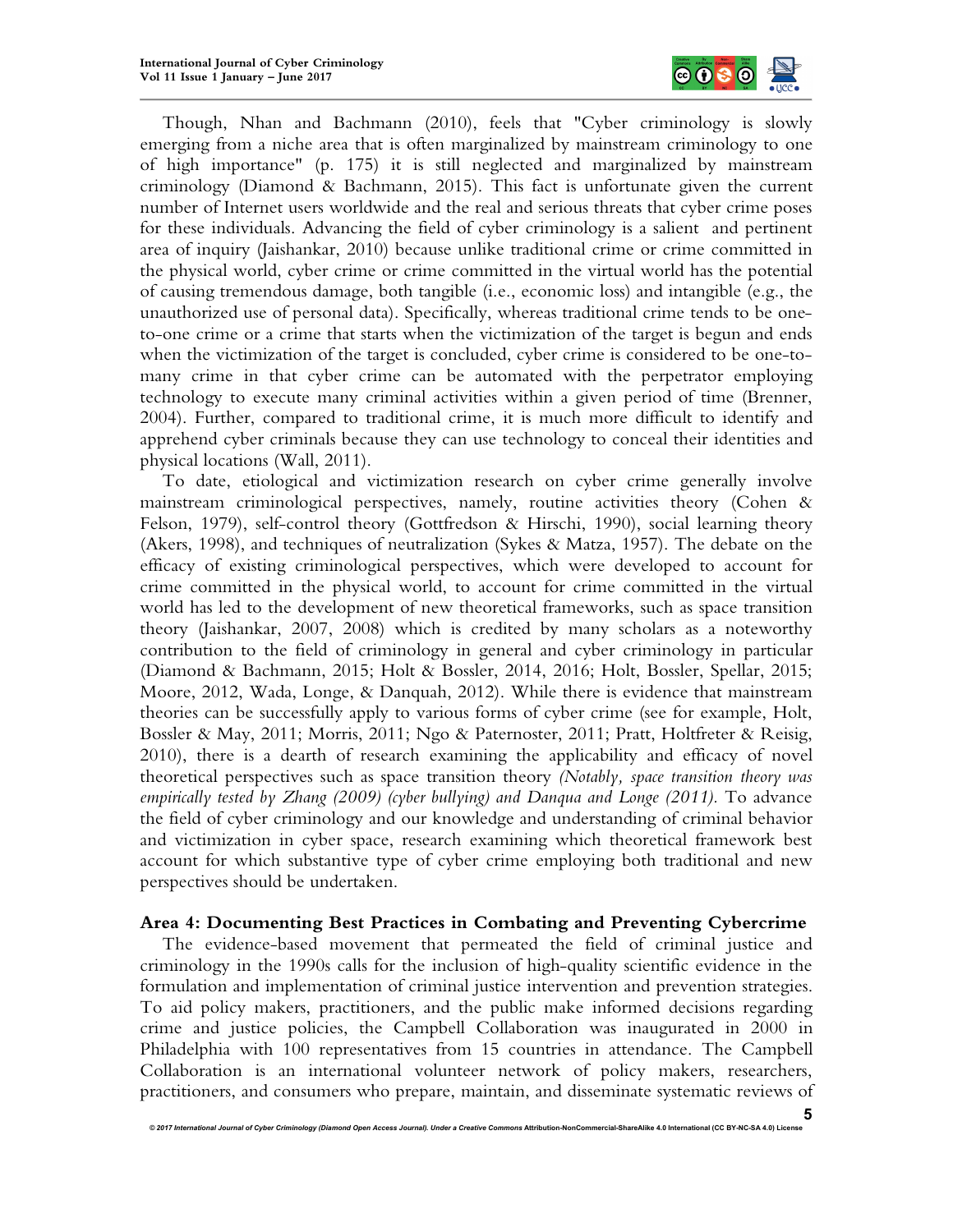research studies on intervention programs in the social and behavioral sciences (see http//:www.campbellcollaboration.org). The Campbell Collaboration was modeled after the international Cochrane Collaboration that prepare, maintain, and disseminate systematic reviews on what works, what doesn't, and what is promising in the arena of medicine and health care (see http//:www.cochranecollaboration.org).

Currently there exist only a handful of systematic reviews on the subject of cyber crime and to the best of our knowledge; no study has examined what works and what doesn't work in combating and preventing cyber crime. Documenting best practices in combating and preventing cyber crime is a salient and pertinent area of inquiry because there is evidence that conventional policing methods designed to fight and prevent crime in the physical space are ill suited for combating and preventing crime in the virtual world (Jones, 2007). Notably, given that cyber crime is a global phenomenon and the tools of cyber criminals are technology and anonymity, research examining the effectiveness of collaborative efforts between law enforcement and private entities (e.g., security software manufacturers, software development companies) and between cross-national law enforcement agencies are warranted. Relatedly, since the investigation and prosecution of cyber crime involve digital evidence (i.e., evidence in the form of data extracted from a computer), research studies evaluating the usefulness of computer forensic techniques in retrieving and preserving digital data are also warranted.

# **Area 5: Cybercrime and Privacy Issues**

The protection of citizen privacy in the investigation and prosecution of cyber crime is perhaps one of the most controversial and hotly debated topics in recent years. As an example, the introduction and growth of information and communication technologies (ICTs) have enabled individuals to use email and mobile devices to communicate with friends, family, and business associates across the globe. However, in the course of sending an email, the Internet users may produce an array of information that is potentially relevant to or subjected to a criminal offense investigation. Should such information remain private? Similarly, nowadays commercial organizations – particularly Internet service and social networking platform providers – collect and sell personal data which either the clients consent to or which were collected without the client's knowledge. Further, these commercial organizations can themselves become victims of cyber crime such as online theft of data or the infection and spread of malware. Should there be privacy safeguards against the commercialization and exploitation of personal data? Additionally, because all digital activities leave traces that can be linked to personal data, this could potentially lead to the surveillance of Internet users (e.g., Muslim Americans) by all kinds of operators (e.g., the U.S. Department of Homeland Security).

Hence, examining and exploring ways to ensure the protection of citizen privacy in the investigation and prosecution of cyber crime is a salient and pertinent area of inquiry since the right to privacy is protected under many national constitutions and is also an element of various legal traditions. In addition to searching for a balance between public safety and personal autonomy, the issue regarding anonymity in cyber space should also be explored. Anonymity in cyberspace is a significant topic - and concern - for the global community because it is considered the cornerstone of democracy as well as related to the notion of "freedom of expression." Anonymity allows individuals to express their views online without fear of reprisals and public hostility. In some parts of the world, anonymity also

© 2017 International Journal of Cyber Criminology (Diamond Open Access Journal). Under a Creative Commons Attribution-NonCommercial-ShareAlike 4.0 International (CC BY-NC-SA 4.0) Lice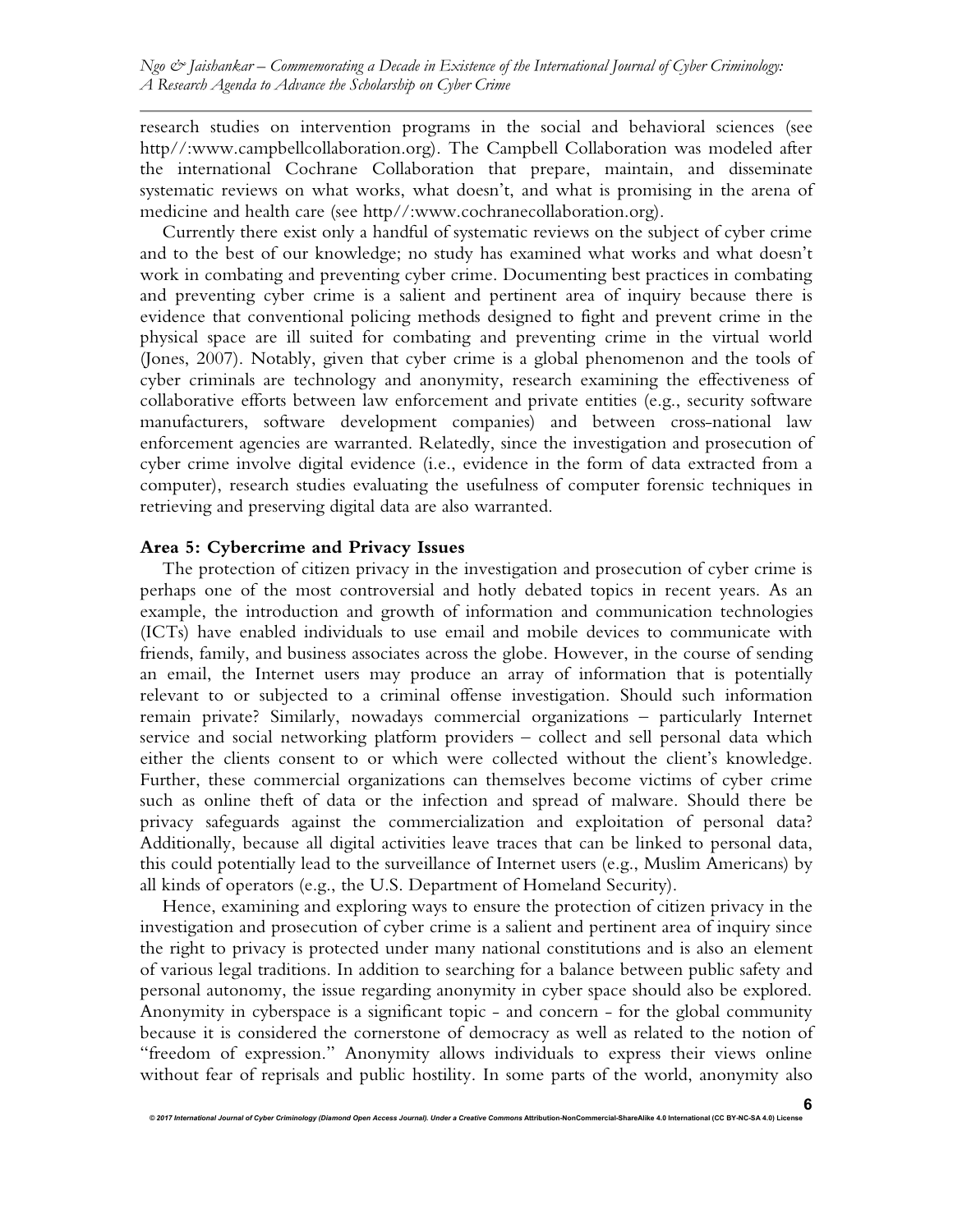

permits individuals to express their opinions without being linked to certain published views. However, anonymity in cyber space also provides criminals with the means of perpetrating harms to the masses with little chance of apprehension. Accordingly, determining whether anonymity in cyber space should be permitted or not as well as to what extent limitations on anonymity in cyber space should required will make valuable contributions to the scholarship on cyber crime.

### **Conclusion**

The growing threat of cyber crime is real and serious. The new breed of criminal activities and offenders in cyber space also present law enforcement officials and prosecutors with issues and challenges in the investigating of cyber crime and prosecuting of cyber criminals. While there exists a sizable and growing body of literature on cyber crime, there are also research gaps that need to be addressed. In this article, we outline and propose five salient and pertinent areas of inquiry that we feel constitutes a sufficient basis to advance our knowledge and the scholarship on cyber crime. We hope our proposed agenda will serve as a helpful guide for researchers, scholars, and practitioners interested in understanding, combating, and preventing cyber crime.

#### **References**

- Akers, R. L. (1998). *Social Learning and Social Structure: A General Theory of Crime and Deviance.* Boston: Northeastern University Press.
- Alkaabi, A., Mohay, G., Mucullagh, A., & Chantler, N. (2010). Dealing with the problem of cyber crime. In: Baggili I. (eds.), *Digital Forensics and Cyber Crime* (1-18). Berlin, Heidelberg: Springer.
- Bossler, A. M., Holt, T. J., & May, D. (2011). Predicting Online Harassment Victimization Among a Juvenile Population. *Youth & Society, 4*, 500-523.
- Brenner, S. W. (2004). Cybercrime metrics: *Old wine, new bottles? Virginia Journal of Law and Technology*, 9, 1-53.
- Cohen, L. E., & Felson, M. (1978). Social change and crime rate trends: A routine activity approach. *American Sociological Review, 44*, 588-608.
- Choi, K. S. (2015). *Cybercriminology and Digital Investigation*. El Paso, Texas: LFB Scholarly Publishing LLC.
- Danquah, P., & Longe, O. (2011). An empirical test of the space transition theory of cyber criminality: Investigating cyber crime causation factors in Ghana. *African Journal of Computing & ICT*, *2*(1), 37-48.
- Department of Commerce (1998). *The emerging digital Economy* [On-line]. Retrieved from https://www.esa.doc.gov/sites/default/files/emergingdig\_0.pdf.
- Diamond, A., & Bachmann, M. (2015). Out of the beta phase: Obstacles, challenges, and promising paths in the study of cyber criminology. *International Journal of Cyber Criminology, 9*, 24-34.
- França, L. A. (Forthcoming 2018). Cyber-Criminologies. In P. Carlen and L. A. França, (Eds. ), *Alternative Criminologies*. Abington, Oxford, UK: Routledge.
- Gordon, S., & Ford, R. (2006). On the definition and classification of cyber crime. *Journal of Computer Virology, 2*, 13-20.
- Gottfredson, M. R., & Hirschi, T. (1990). *A General Theory of Crime*. Stanford, CA: Stanford University Press.

**7**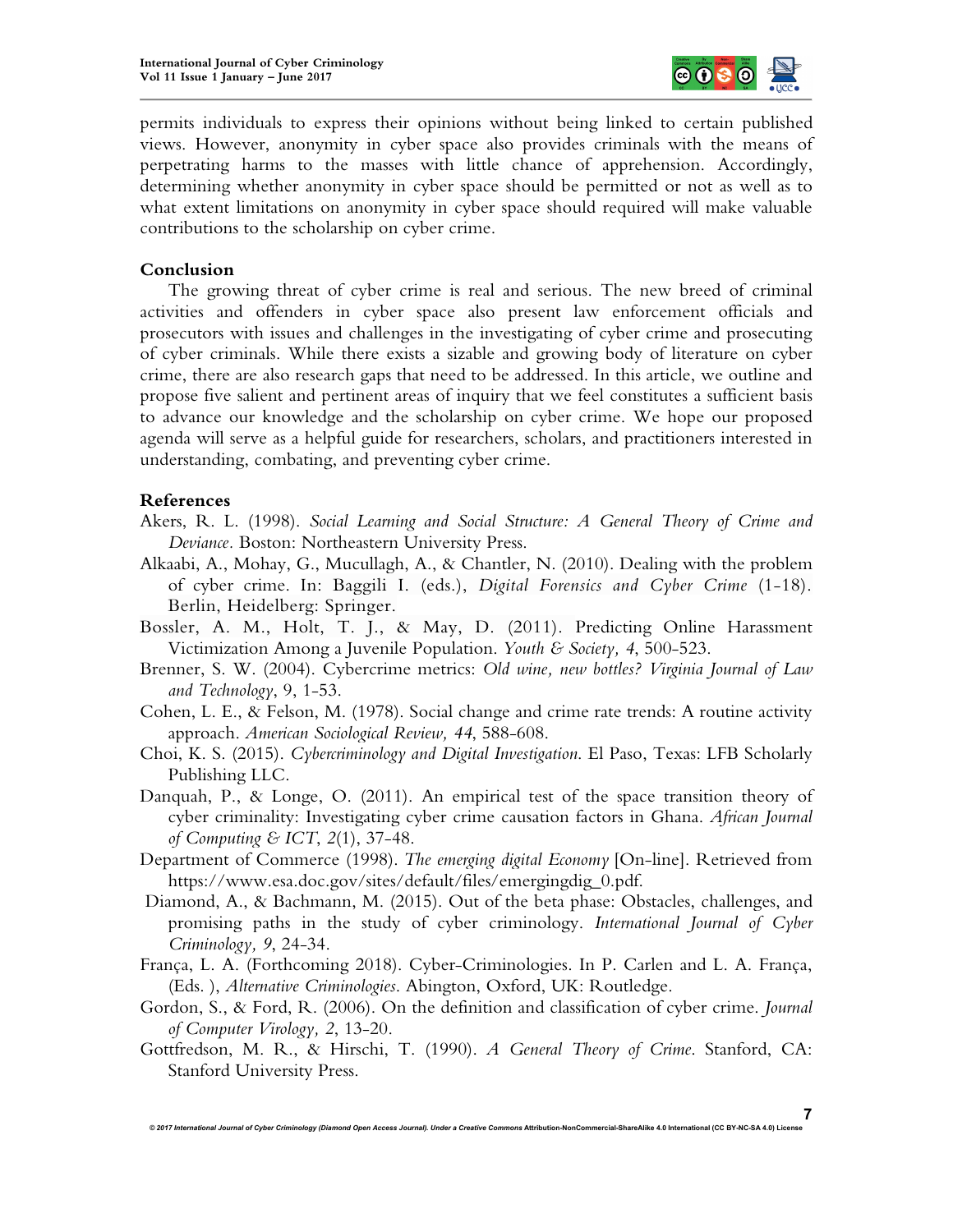- Halder, D., & Jaishankar, K. (2015). Irrational Coping Theory and Positive Criminology: A Frame Work to Protect Victims of Cyber Crime. In N. Ronel and D. Segev (eds.), *Positive Criminology* (pp.276 -291). Abingdon, Oxon: Routledge. ISBN 978-0-415- 74856-8.
- Halder, D., & Jaishankar, K. (2016). Policing Initiatives and Limitations. In: J. Navarro, S. Clevenger, and C. D. Marcum (eds.), *The Intersection between Intimate Partner Abuse, Technology, and Cyber crime: Examining the Virtual Enemy* (pp. 167-186). Durham, North Carolina: Carolina Academic Press.
- Holt, T. J., & Bossler, A. M. (2014). An assessment of the current state of cyber crime scholarship. *Deviant Behavior, 35,* 20–40. doi:10.1080/01639625.2013.822209
- Holt, T., Bossler, A. M., & Spellar, S. K. (2015). *Cyber crime and Digital Forensics*. Abingdon, Oxon: Routledge.
- Holt, T., & Bossler, A. M. (2016). *Cyber crime in Progress: Theory and Prevention of Technology-enabled Offenses*. Abingdon, Oxon: Routledge.
- Hyman, P. (2013). Cybercrime: It's serious, but exactly how serious? *Communications of the ACM*, 56, 18–20.
- Jaishankar, K. (2007). Establishing a theory of cyber crimes. *International Journal of Cyber Criminology, 1*, 7-9.
- Jaishankar K., (2008). Space transition theory of cyber crimes. In F. Schmallager and M. Pittaro (Eds.), *Crimes of the Internet* (pp.283-301). Upper Saddle River, NJ: Prentice Hall.
- Jaishankar, K. (2010). The Future of Cyber Criminology: Challenges and Opportunities. *International Journal of Cyber Criminology*, *4*(1&2), 26–31.
- Jaishankar, K. (2011). Introduction / Conclusion. In K. Jaishankar (Ed.), *Cyber criminology: Exploring Internet crimes and criminal behavior* (pp. xxvii–xxxv and pp. 411-414). Boca Raton, FL: CRC Press.
- Jaishankar, K. (2015). *"Cyber crime Victimization: New Wine into Old Wineskins?"*, Keynote Speech at the 15th World Society of Victimology Symposium, July 5-9, 2015, at Perth, Australia, organized by Victim Support, Angelhands Inc. and supported by Australian Institute of Criminology.
- Jaishankar, K. & Halder, D. (Forthcoming). *Cyber Victimology: Decoding Cyber Crime Victimization*. Boca Raton, FL, USA: CRC Press, Taylor and Francis Group. ISBN: 978-14-987848-9-4.
- Jones, B. R. (2007). Virtual neighborhood watch: Open source software and community policing against cyber crime. *Journal of Criminal Law and Criminology, 97*, 601-630.
- Kshetri, N. (2013). *Cybercrime and cybersecurity in the global south*. New York, NY: Palgrave MacMillan Publishers.
- Moore, R. (2012). *Cyber crime: Investigating High-Technology Computer Crime*. Abingdon, Oxon: Routledge.
- Morris, R. G. (2011). Computer hacking and the techniques of neutralization: An empirical assessment. In T. J. Holt and B. H. Schell (Eds.), *Corporate hacking and technology-driven crime: Social dynamics and Implications* (pp. 1-17). IGI Global: Hershey, PA.
- Ngo, F. T., & Paternoster, R. (2011). Cybercrime victimization: An examination of individual and situational level factors. *International Journal of Cyber Criminology, 5*, 773- 793.

 $@$  2017 International Journal of Cyber Criminology (Diamond Open Access Journal). Under a Creative Commons Attribution-NonCommercial-ShareAlike 4.0 International (CC BY-NC-SA 4.0) Lice

**8**